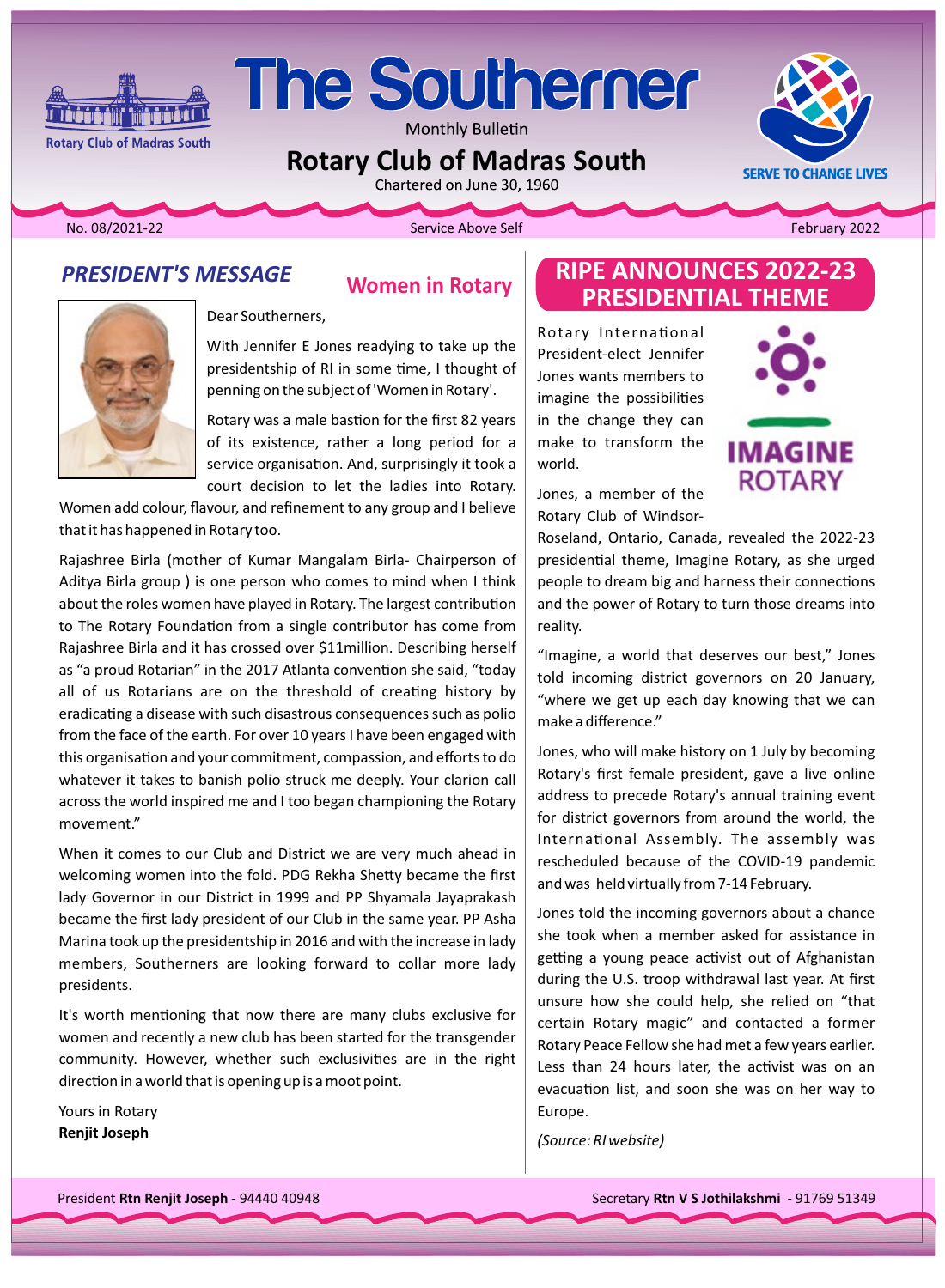Rotary Club of Madras South

## **EXCLUSIVE ROTARY CLUB FOR THE TRANSGENDER COMMUNITY**

term urge and dream of every transgender. In a unique initiative, RC Transgender inclusion is a high priority in our society and a long-Madras Coromandel has launched India's first exclusive Rotary club for the transgender community, The Rotary Club of Madras Elite.

The 25 initial members of this club have been carefully chosen from among the transgender community with the help of the NGO, Pharm Foundation, Perumbakkam.

Rtn Sridhar, DG, Rtn Raviraman, DGN, Rtn Saravanan, DGND along with Kalaimamani Sudha launched this exclusive club virtually as part of RI District 3232.





### **ANNADANAM AT EEF**

The last Saturday of every month is Annadanam Day for RCMS. Rtn Renjit and a few other rotarians would be present at East Eden Foundation to personally oversee and serve food to the inmates. Though the Annadanam continued even during the lockdown period, it was not possible for the rotarians to visit the place. On 29th January President Renjit landed at the place after a gap of several months much to the delight of the inmates. For the information of new members, EEF is an NGO located at Kolapakkam,

that rescues mentally challenged men from the streets of Chennai, rehabilitates and reunites them with their families whenever possible. You can contact President Renjit for contributing to this noble cause.

### **CHENNAI: A BIOGRAPHY -A MUST-READ BOOK ON OUR CITY BY RTN V SRIRAM**

Chennai that was Madras is India's southern metropolis and is considered by many to be synonymous with South India. It has the reputation of being conservative, rigid and unexciting. Chennai too plays along, preferring to hide its history and heritage and downplaying its manifold achievements and progress. To set the record straight, Madras has a strong claim to being the first proper city of modern India and boasts many debuts in that regard.

V. Sriram takes us through various aspects of the city's history from the time when it was just a set of scattered villages and shows us what makes Chennai a thriving city, one that effortlessly combines the old and the new, and pulses with life, energy, and opportunities all attributes of a grand city.

About Rtn Sriram: V Sriram, who returned to RCMS as a member after a break last year is an entrepreneur by profession.



Sriram's passion is the history and heritage of Chennai, which he has been documenting since 1999. Having worked closely with the late S. Muthiah, the city's celebrated chronicler, Sriram is now the editor of the popular fortnightly Madras Musings, which espouses the cause of the city's heritage—built, cultural, and natural. Sriram is also the pioneer of heritage walks in the city, which he started in 1999. Rotarians can buy a copy of the book at a special discounted price.

Contact Sriram @ 9840024200

**We meet every Tuesday at 6.30 pm on Zoom**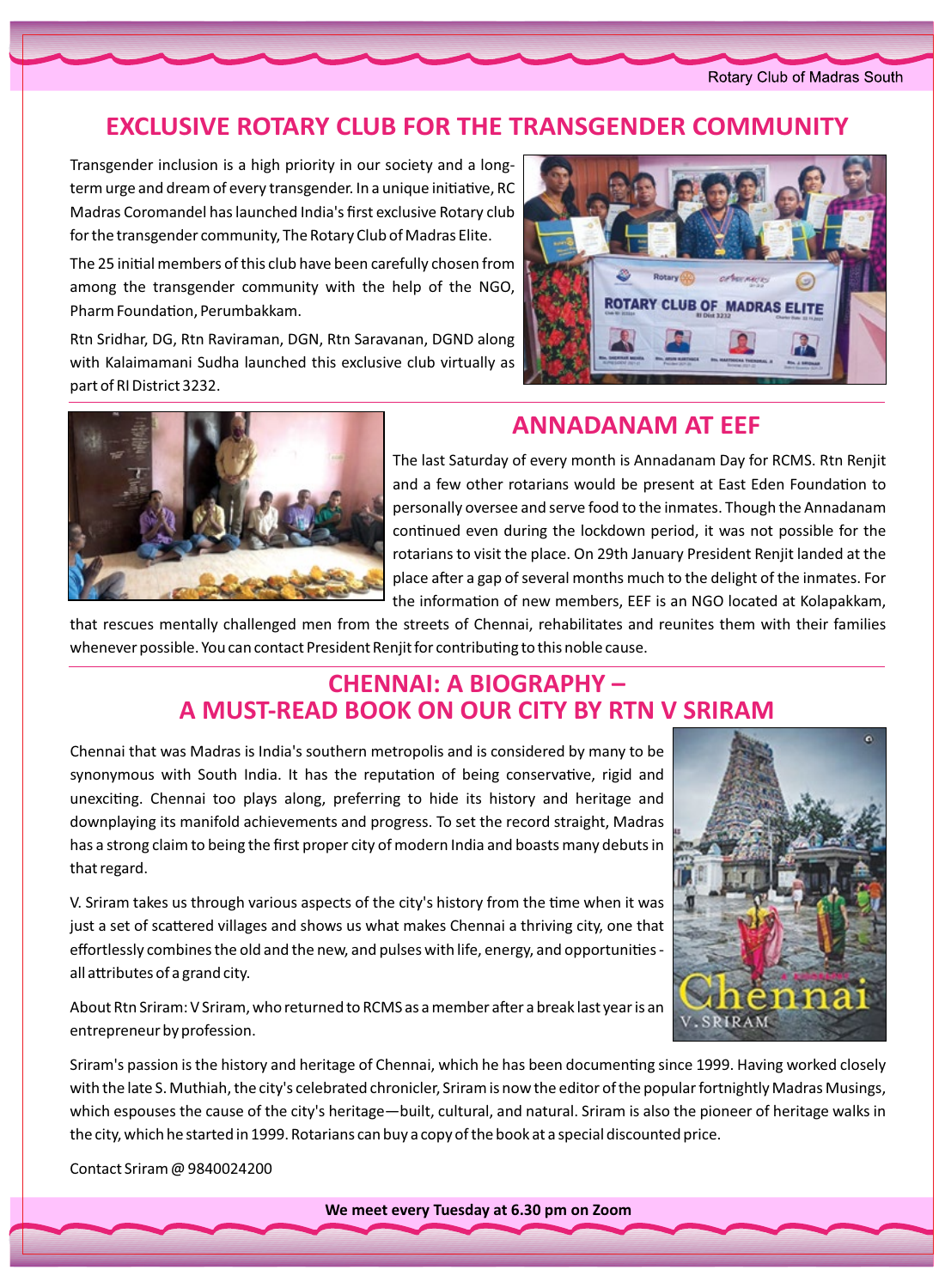#### **'ILLAM THEDI KALVI' AT KATTUR CLC**



Our Community Learning Centre at Kattur, where we started the evening tuition classes for the local school children in December, is now also being used by the TN Govt. for its 'Illam Thedi Kalvi' (Education at Home) programme. The Centre provides the much-needed space for tuition and yoga classes for the children. The children also celebrated Pongal and Republic Day at the Centre in January.



#### **NARAYANAN KRISHNAN INDUCTED**

Rtn Narayanan Krishnan was inducted into our club on 4th January by our senior member, PP Rtn R V Rajan during the regular weekly speaker meeting. An English literature graduate, he is a Property Manager based in Chennai providing end-to-end solutions to property owners. He is married to Ann Meena, a Chartered accountant, who is now a homemaker. Blessed with two children Krishnan and Visalakshi, he was formerly a member of RC Madras Heritage.

# **SOUTHERNERS CELEBRATE PONGAL**

January is a special month for the people of Tamilnadu with the harvest festival of Pongal being celebrated over four days. Southerner families too got into the festive spirit and celebrated the festival with traditional fervour. Here are some pics of a few Southerners celebrating Pongal.







 *Kalyanasundaram V Rtn*



*Arunachalam Suresh Rtn*

www.rotarymadrassouth.com